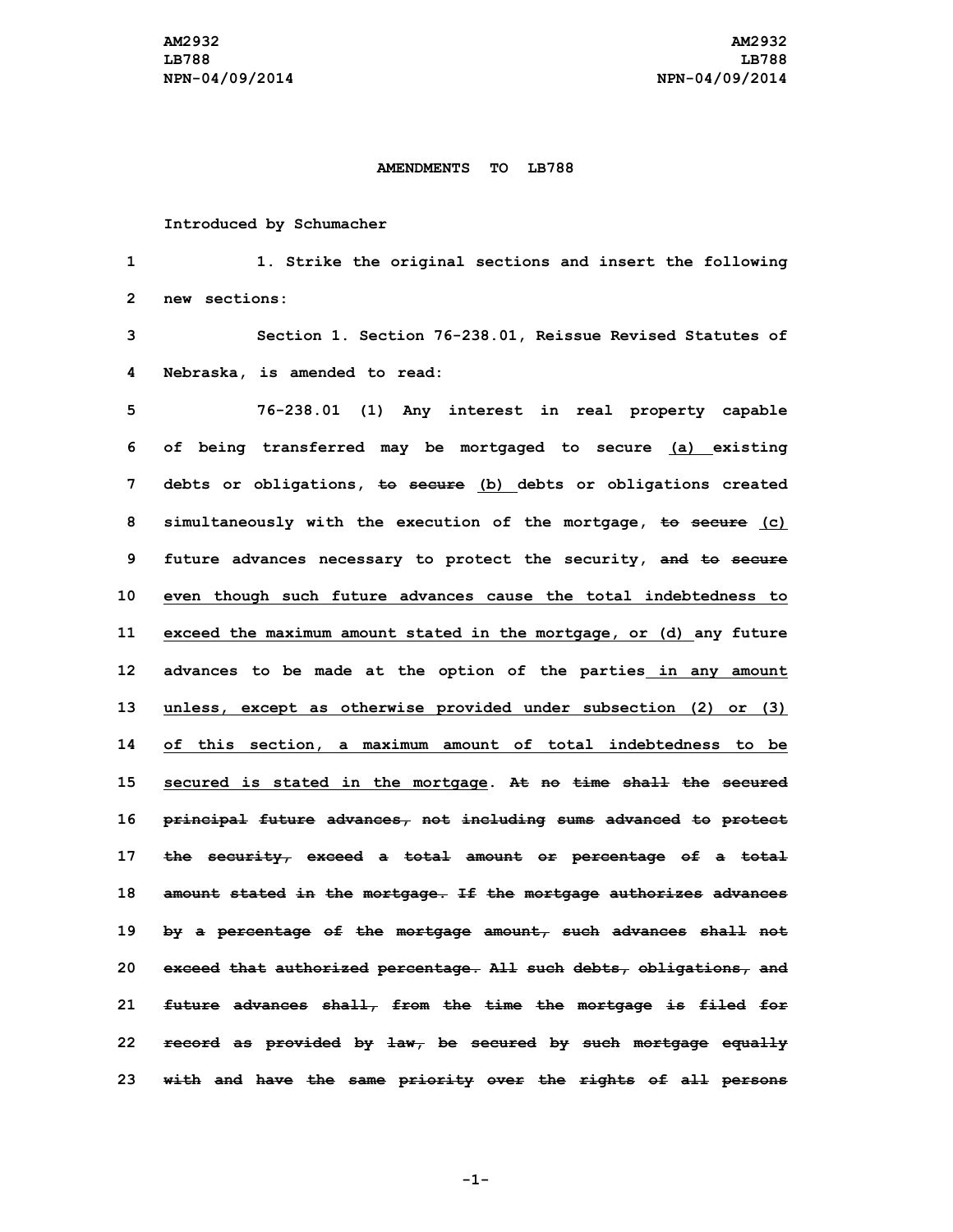**who subsequent to the recording of such mortgage acquire any rights in or liens upon the mortgaged real estate as the debts and obligations secured thereby at the time of the filing of the mortgage for record, except that (a) the mortgagor or his or her successor in title is hereby authorized to file for record, and the same shall be recorded, <sup>a</sup> notice limiting the amount of optional future advances secured by such mortgage to not less than the amount advanced actually at the time of such filing, and <sup>a</sup> copy of such filing shall be filed with the mortgagee, and (b) if any optional future advance shall be made by the mortgagee to the mortgagor or his or her successor in title after written notice of any mortgage, lien, or claim against such real property, or after written notice of labor commenced or material furnished or contracted to be commenced or furnished on such real property which is junior to such mortgage, then the amount of such advance shall be junior to such mortgage, lien, or claim, including <sup>a</sup> claim for materials delivered or labor performed which is ultimately filed as <sup>a</sup> construction lien and of which such written notice was given.**

 **(2) Future advances necessary to protect the security shall include, but not be limited to, advances for payment of real property taxes, special assessments, prior liens, hazard insurance premiums, maintenance charges imposed under <sup>a</sup> condominium declaration or other covenant, and costs of repair, maintenance, or improvements. Future advances necessary to protect the security are secured by the mortgage and have the priority specified in subsection (3) of this section.**

**27 (3)(a) Except as provided in subdivision (b) of this**

**-2-**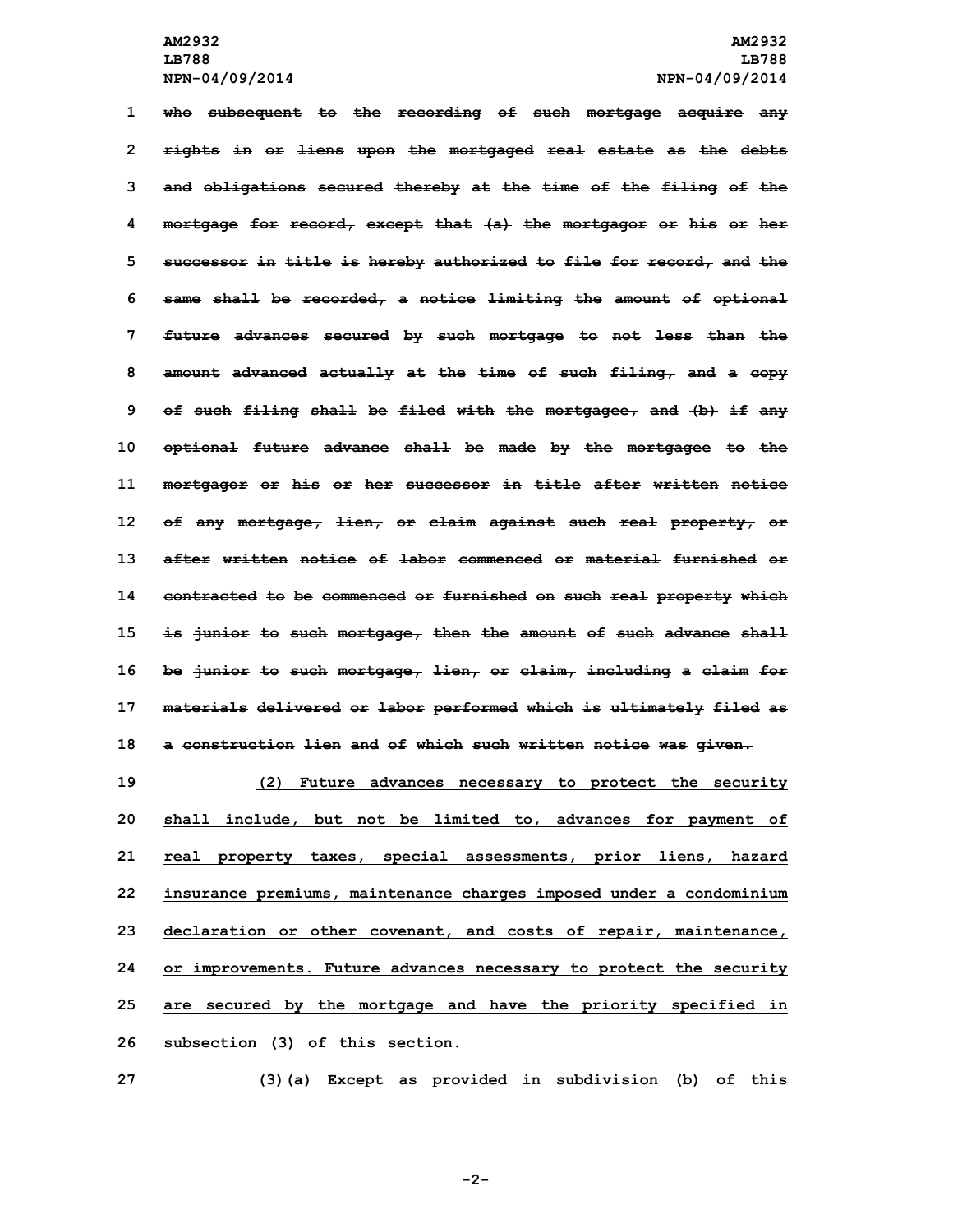**subsection, all items identified in subsection (1) of this section are equally secured by the mortgage from the time of filing the mortgage as provided by law and have the same priority as the mortgage over the rights of all other persons who acquire any rights in or liens upon the mortgaged real property subsequent to the time the mortgage was filed.**

 **(b)(i) The mortgagor or his or her successor in title may limit the amount of optional future advances secured by the mortgage under subdivision (1)(d) of this section by filing <sup>a</sup> notice for record in the office of the register of deeds of each county in which the mortgaged real property or some part thereof is situated. <sup>A</sup> copy of such notice shall be sent by certified mail to the mortgagee at the address of the mortgagee set forth in the mortgage or, if the mortgage has been assigned, to the address of the most recent assignee reflected in <sup>a</sup> recorded assignment of the mortgage. The amount of such secured optional future advances shall be limited to not less than the amount actually advanced at the time of receipt of such notice by the mortgagee.**

 **(ii) If any optional future advance is made by the mortgagee to the mortgagor or his or her successor in title after receiving written notice of the filing for record of any trust deed, mortgage, lien, or claim against such mortgaged real property, then the amount of such optional future advance shall be junior to such trust deed, mortgage, lien, or claim. The notice under this subdivision shall be sent by certified mail to the mortgagee at the address of the mortgagee set forth in the mortgage or, if the mortgage has been assigned, to the address of the most**

**-3-**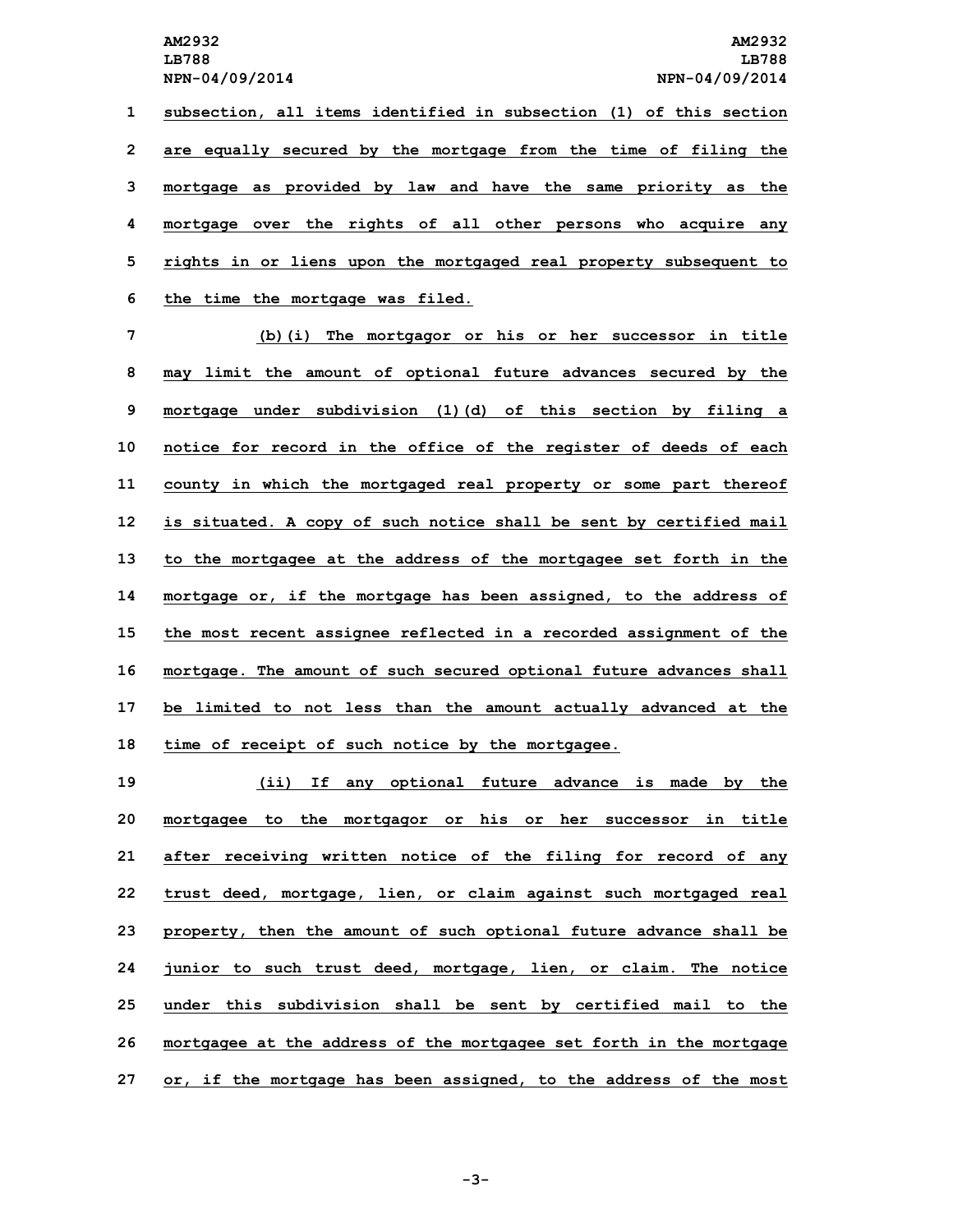**recent assignee reflected in <sup>a</sup> recorded assignment of the mortgage. (iii) Subdivisions (b)(i) and (ii) of this subsection shall not limit or determine the priority of optional future advances as against construction liens governed by section 52-139.**

 **(2) (4) The reduction to zero or elimination of the debt evidenced by the instruments authorized in this section shall not invalidate the operation of this section as to any future advances unless <sup>a</sup> notice or release to the contrary is filed for record as provided by law.**

**10 Sec. 2. Section 76-1002, Revised Statutes Cumulative 11 Supplement, 2012, is amended to read:**

 **76-1002 (1) Transfers in trust of real property may be made to secure (a) existing debts or obligations, (b) debts or obligations created simultaneously with the execution of the trust deed, (b) (c) future advances necessary to protect the security, (c) even though such future advances cause the total indebtedness to exceed the maximum amount stated in the trust deed, (d) any future advances to be made at the option of the parties, in any amount unless, except as otherwise provided under subsection (2) or (3) of this section, <sup>a</sup> maximum amount of total indebtedness to be secured is stated in the trust deed, or (d) (e) the performance of an obligation of any other person named in the trust deed to <sup>a</sup> beneficiary.**

 **(2) Future advances necessary to protect the security shall include, but not be limited to, advances for payment of real property taxes, special assessments, prior liens, hazard insurance premiums, maintenance charges imposed under <sup>a</sup> condominium**

**-4-**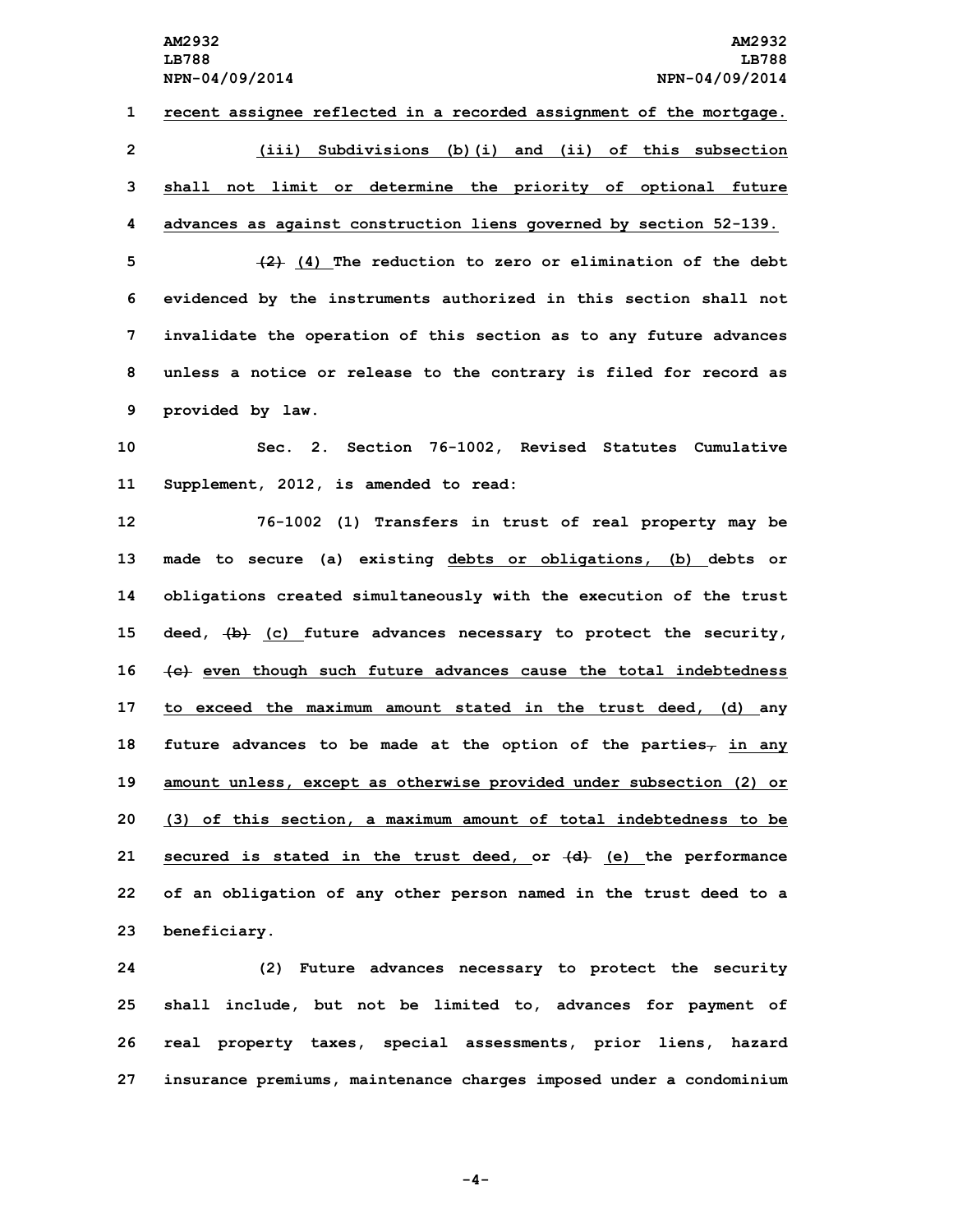**declaration or other covenant, and costs of repair, maintenance, or improvements. Future advances necessary to protect the security are secured by the trust deed and shall have the priority specified in subsection (3) of this section.**

 **(3)(a) Except as provided in subdivision (b) of this subsection, all items identified in subsection (1) of this section are equally secured by the trust deed from the time of filing the trust deed as provided by law and have the same priority as the trust deed over the rights of all other persons who acquire any rights in or liens upon the trust property subsequent to the time the trust deed was filed.**

 **(b)(i) The trustor or his or her successor in title may limit the amount of optional future advances secured by the trust deed under subdivision (1)(c) (1)(d) of this section by filing <sup>a</sup> notice for record in the office of the register of deeds of each county in which the trust property or some part thereof is situated. <sup>A</sup> copy of such notice shall be sent by certified mail to the beneficiary at the address of the beneficiary set forth in the trust deed or, if the trust deed has been assigned, to the address of the most recent assignee reflected in <sup>a</sup> recorded assignment of the trust deed. The amount of such secured optional future advances shall be limited to not less than the amount actually advanced at the time of receipt of such notice by the beneficiary.**

 **(ii) If any optional future advance is made by the beneficiary to the trustor or his or her successor in title after receiving written notice of the filing for record of any trust deed, mortgage, lien, or claim against such trust property, then**

**-5-**